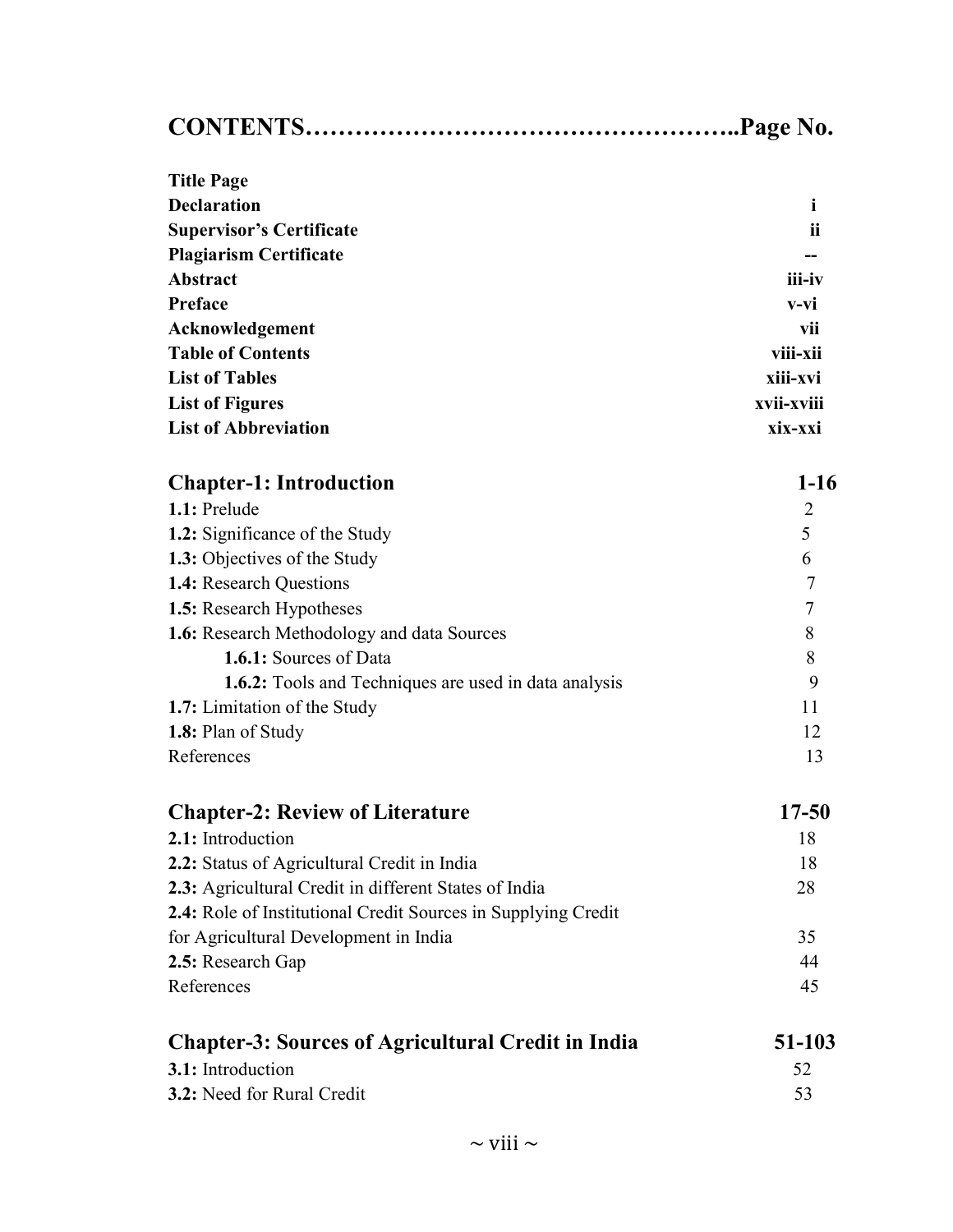| 3.3: Genesis of Institutional Credit in India                     | 55 |
|-------------------------------------------------------------------|----|
| 3.4: Sources of Institutional Credit for Agriculture in India     | 56 |
| 3.5: Commercial Banks                                             | 56 |
| 3.5.1: History of Commercial Banks in India                       | 57 |
| 3.5.2: Banking Structure in India                                 | 59 |
| 3.5.3: Functions of Commercial Banks                              | 61 |
| 3.5.4: Performance of Commercial Banks in India                   | 62 |
| 3.6: Regional Rural Banks (RRBs)                                  | 64 |
| <b>3.6.1:</b> History of Regional Rural Banks (RRBs)              | 64 |
| 3.6.2: Objectives of Regional Rural Banks                         | 67 |
| 3.6.3: Functions of Regional Rural Banks                          | 67 |
| 3.6.4: Features of Regional Rural Banks                           | 68 |
| 3.6.5: Expansion of RRBs in Rural Credit Market of India          | 70 |
| 3.6.5.1: Branch expansion of RRBs                                 | 70 |
| 3.6.5.2: Deposit Mobilization of RRBs                             | 71 |
| <b>3.6.5.3:</b> Credit – Deposit (C/D) Ratio of RRBs in India     | 73 |
| 3.6.5.4: Ground Level Credit (GLC) flow in Agriculture            |    |
| and Allied Sectors by RRBs in India                               | 73 |
| 3.6.5.5: Recovery Performance of RRBs in India                    | 74 |
| 3.6.5.6: Profitability Performance of RRBs in India               | 75 |
| 3.7: Co-operative Banks                                           | 76 |
| <b>3.7.1:</b> History of the Co-operative Movement in India       | 77 |
| 3.7.2: Major objectives of the Co-operative movement              | 80 |
| 3.7.3: Organizational Structure of Co-operative Banks in India    | 80 |
| 3.7.3.1: Rural Co-operative Banks                                 | 82 |
| 3.7.3.2: Urban Co-operative Banks                                 | 84 |
| 3.8: National Bank for Agriculture and Rural Development (NABARD) | 84 |
| 3.8.1: Genesis of NABARD                                          | 85 |
| 3.8.2: Major Objectives of NABARD                                 | 87 |
| 3.8.3: Important Functions of NABARD                              | 88 |
| 3.8.4: Management and Organization of NABARD                      | 89 |
| 3.8.5: Sources of Funds of NABARD                                 | 89 |
| 3.8.6: Uses of Funds of NABARD                                    | 92 |
| 3.9: Conclusion                                                   | 94 |
| References                                                        | 94 |

## Chapter-4: Overview of Institutional Credit Facilities to Agricultural Sector in India 104-170 4.1: Introduction 105 4.2: Features of Agricultural Credit in India 107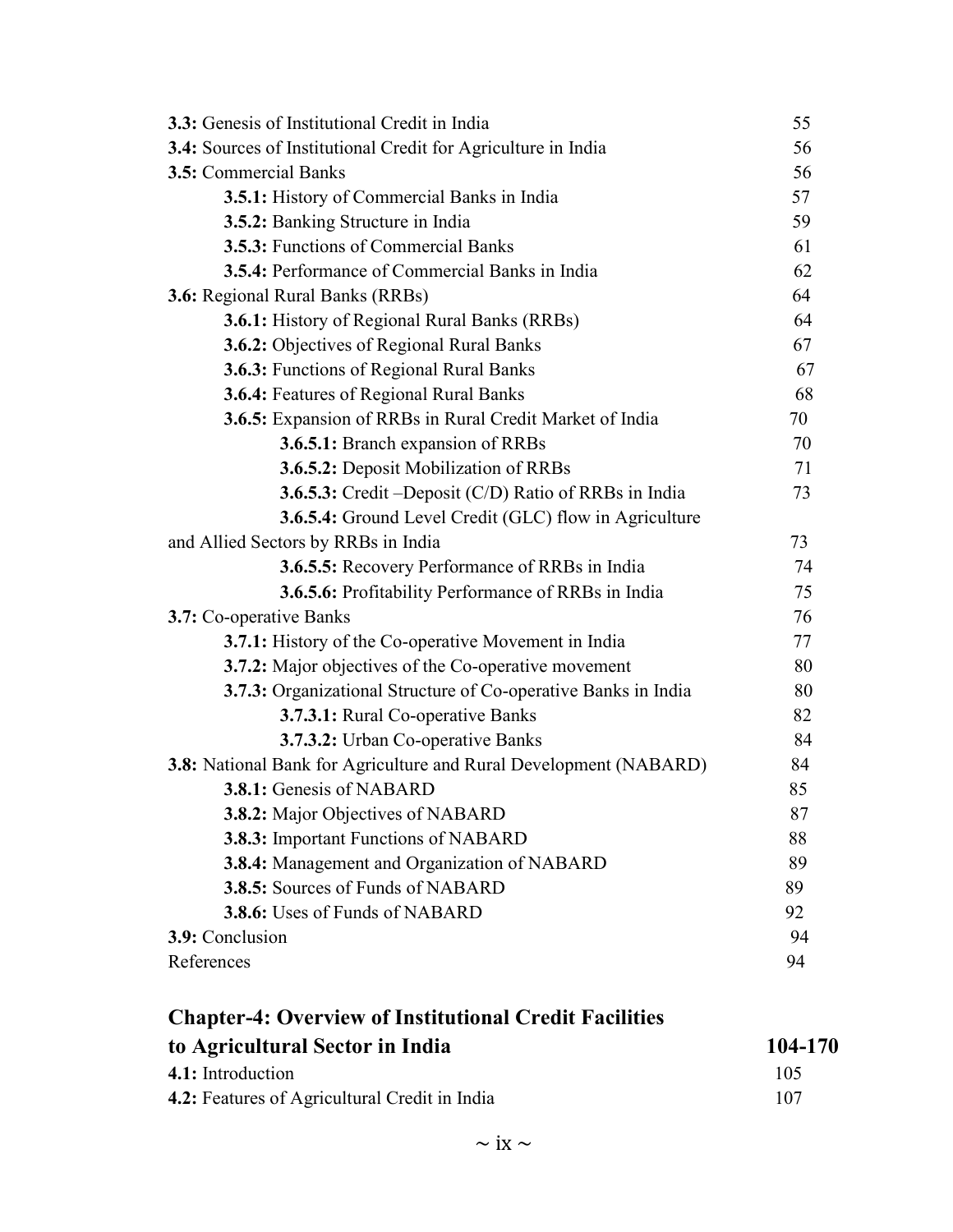| 4.3: Flow of Institutional Credit to Agricultural Sector in India                    | 111 |
|--------------------------------------------------------------------------------------|-----|
| 4.4: Classification of Ground Level Credit (GLC) flow to Agriculture Sector          |     |
| in India                                                                             | 118 |
| 4.5: Kishan Credit Card (KCC) Scheme in India                                        | 123 |
| 4.5.1: Status of KCC Scheme                                                          | 123 |
| 4.5.2: Improvement of KCC Scheme                                                     | 125 |
| 4.6: Assessment of Progress in Agricultural Credit in India                          | 126 |
| 4.6.1: Annual Growth Rate of Agriculture and Allied Sector in                        |     |
| Gross Value Added (GVA) at Factor Cost at Constant Prices                            | 126 |
| 4.6.2: Impact of Credit Expansion to Different Size-Groups in                        |     |
| <b>Agricultural Sector</b>                                                           | 129 |
| 4.6.3: Progress of Agricultural Production of Major Crops                            | 132 |
| 4.6.4: Progress of Yield per Hectare of Major Agricultural Crops                     | 135 |
| 4.6.5: Gross Capital Formation in Agriculture and Allied Sectors                     | 136 |
| 4.7: Role of Institutional Credit for supporting Rural Financial Institutions (RFIs) | 142 |
| 4.7.1: Short Term Credit                                                             | 143 |
| 4.7.2: Long Term Credit                                                              | 145 |
| 4.8: Role of Institutional credit for improvement of Rural Infrastructure in India   | 147 |
| 4.8.1: Performance Analysis of RIDF in India                                         | 147 |
| 4.8.2: Economic and Social impact of RIDF in India                                   | 151 |
| 4.9: Role of Institutional Credit for improvement of Warehousing Facilities          | 151 |
| 4.10: Role of Institutional Credit for promotion of Farmer                           |     |
| Producers' Organizations                                                             | 153 |
| 4.11: Role of Institutional Credit for generating Self-Employment in India           | 154 |
| 4.12: Conclusion                                                                     | 161 |
| References                                                                           | 162 |
|                                                                                      |     |

| <b>Agriculture Sector in West Bengal</b>                                   | 171-202 |
|----------------------------------------------------------------------------|---------|
| 5.1: Introduction                                                          | 172     |
| <b>5.2:</b> Basic information about West Bengal                            | 173     |
| 5.2.1: Location                                                            | 173     |
| <b>5.2.2:</b> West Bengal Economy                                          | 173     |
| <b>5.2.3:</b> Agriculture Profile of West Bengal                           | 173     |
| <b>5.3:</b> Commercial Banks at a Glance in West Bengal                    | 174     |
| <b>5.4:</b> Lead Bank Scheme (LBS) in West Bengal                          | 175     |
| 5.5: Flow of Institutional Credit to Agricultural Sector in West Bengal    | 176     |
| <b>5.6:</b> Kishan Credit Card (KCC) Scheme in West Bengal                 | 178     |
| 5.7: Impact of Institutional Credit flow to the Net State Domestic Product |         |
| (NSDP) at factor cost of Agriculture at constant prices in West Bengal     | 181     |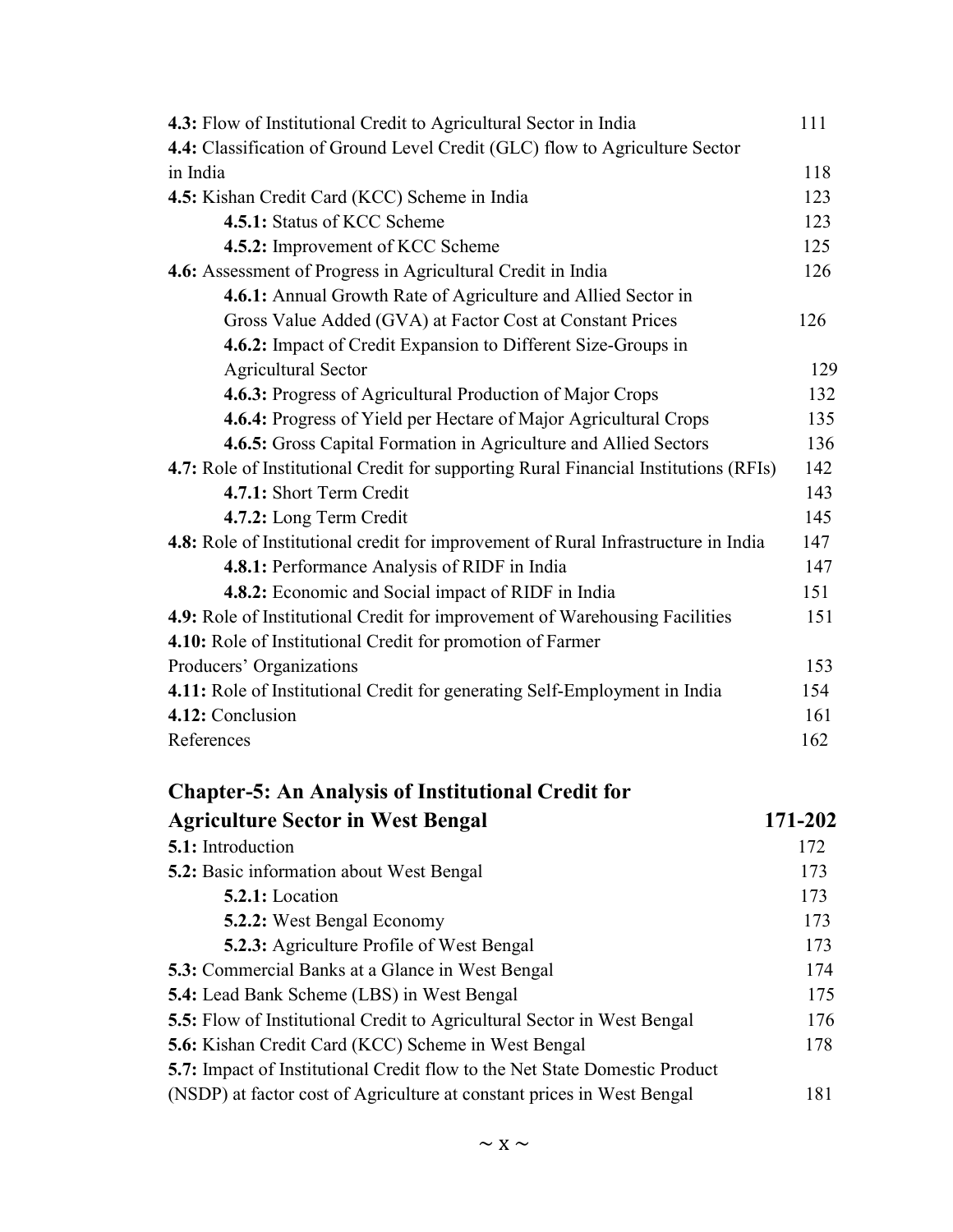| <b>5.8:</b> Impact of Institutional Credit to the Total Foodgrains             |     |
|--------------------------------------------------------------------------------|-----|
| Production in West Bengal                                                      | 184 |
| <b>5.9:</b> Role of Institutional Credit for improvement of Rural              |     |
| Infrastructure in West Bengal                                                  | 187 |
| <b>5.9.1:</b> Performance Analysis of RIDF in West Bengal                      | 187 |
| <b>5.9.2:</b> Impact Assessment of RIDF in West Bengal                         | 190 |
| <b>5.10:</b> Role of Institutional Credit for improving Agricultural Marketing |     |
| Infrastructure in West Bengal                                                  | 191 |
| <b>5.11:</b> Role of Institutional Credit for Generating Self-Employment       |     |
| through SHGs and JLGs in West Bengal                                           | 193 |
| <b>5.12:</b> Appraisal of important policy measures for Agricultural           |     |
| Development in West Bengal                                                     | 196 |
| <b>5.12.1:</b> State Agricultural Infrastructure Development Plan              |     |
| $(SAIDP)$ (2017-18 to 2019-20)                                                 | 196 |
| <b>5.12.2:</b> Kishak Bandhu Scheme and Bangla Shasya Bima Scheme              | 197 |
| 5.13: Conclusion                                                               | 197 |
| References                                                                     | 199 |
|                                                                                |     |

| <b>Chapter-6: Role of Commercial Banks in Agricultural</b>                          |         |
|-------------------------------------------------------------------------------------|---------|
| Development: A Case Study of Jalpaiguri District,                                   |         |
| <b>West Bengal</b>                                                                  | 203-250 |
| 6.1: Introduction                                                                   | 205     |
| 6.2: Brief Profile of Jalpaiguri District                                           | 206     |
| 6.3: Commercial Banks at a Glance in Jalpaiguri District                            | 209     |
| <b>6.4:</b> Performance of different Scheduled Commercial Banks                     |         |
| in terms of Ground Level Credit Flow (GLC) to Agriculture and Allied                |         |
| Sector Jalpaiguri District                                                          | 211     |
| <b>6.4.1:</b> Performance of Commercial Banks in terms of GLC                       |         |
| flow in Jalpaiguri District                                                         | 211     |
| <b>6.4.2:</b> Performance of Regional Rural Bank (RRB) in terms                     |         |
| of GLC flow in Jalpaiguri District                                                  | 213     |
| <b>6.4.3:</b> Performance of Cooperative Banks in terms of GLC                      |         |
| flow in Jalpaiguri District                                                         | 215     |
| <b>6.4.4:</b> A Comparative performance analysis among different                    |         |
| Agencies in terms of Ground Level Credit (GLC) Flow to                              |         |
| Agriculture and Allied Sectors in Jalpaiguri District                               | 217     |
| 6.5: Sector Wise (i.e. Crop Loan & Term Loan) Performance of Ground                 |         |
| Level Credit (GLC) flow to Agriculture and Allied activities in Jalpaiguri District | 219     |
| <b>6.5.1:</b> Performance of Crop Loan in terms of Ground Level                     |         |
| Credit (GLC) flow in Jalpaiguri District                                            | 219     |